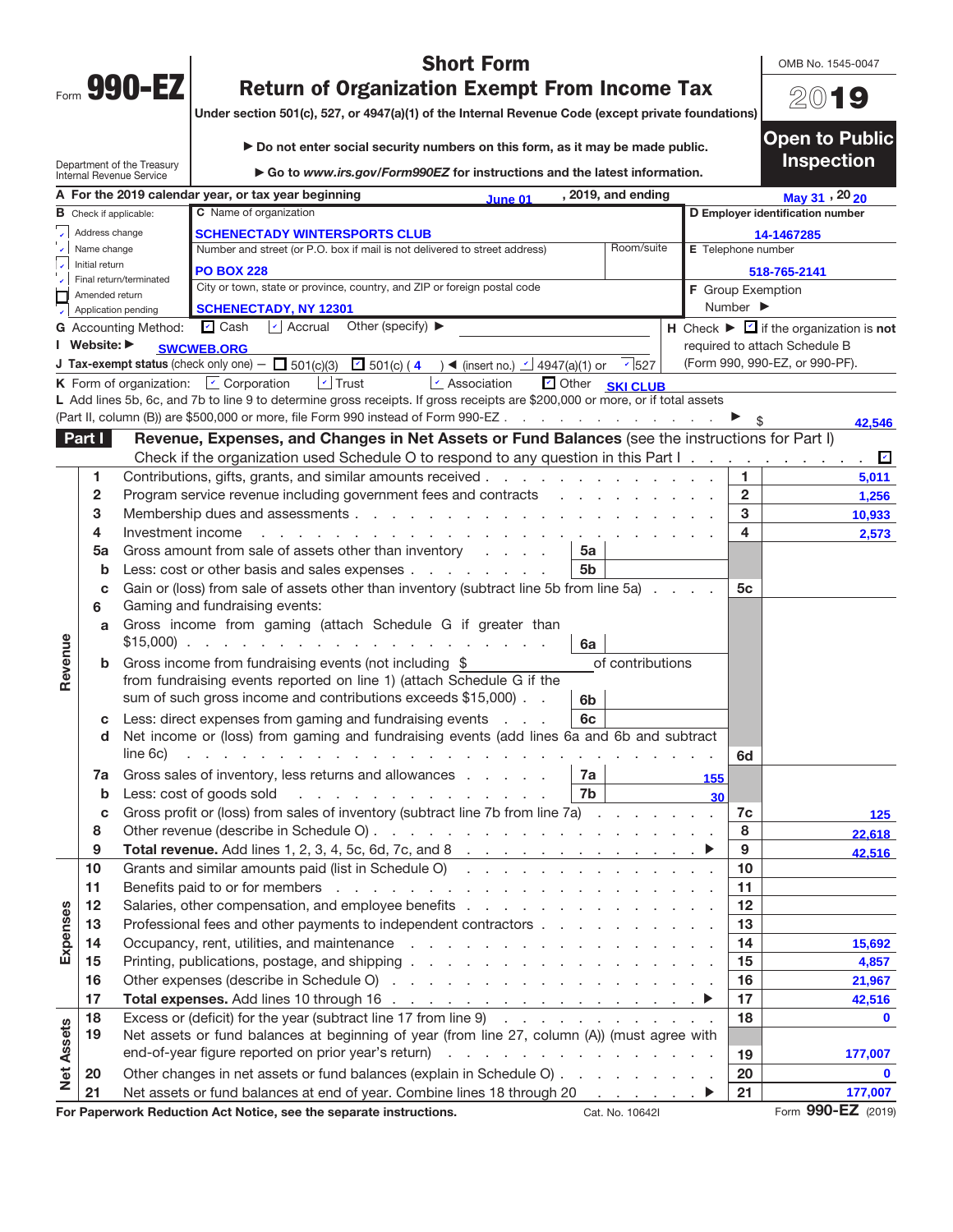|    | Form 990-EZ (2019)                                                                                                                                                                                                                                                                                |                                                                                                  |                                                                   |                                             |              | Page 2                                                                  |
|----|---------------------------------------------------------------------------------------------------------------------------------------------------------------------------------------------------------------------------------------------------------------------------------------------------|--------------------------------------------------------------------------------------------------|-------------------------------------------------------------------|---------------------------------------------|--------------|-------------------------------------------------------------------------|
|    | <b>Balance Sheets</b> (see the instructions for Part II)<br>Part II                                                                                                                                                                                                                               |                                                                                                  |                                                                   |                                             |              |                                                                         |
|    | Check if the organization used Schedule O to respond to any question in this Part II $\ldots$                                                                                                                                                                                                     |                                                                                                  |                                                                   |                                             |              | ப                                                                       |
|    |                                                                                                                                                                                                                                                                                                   |                                                                                                  |                                                                   | (A) Beginning of year                       |              | (B) End of year                                                         |
| 22 | Cash, savings, and investments                                                                                                                                                                                                                                                                    |                                                                                                  |                                                                   | 110,332 22                                  |              | 109,309                                                                 |
| 23 | Land and buildings. $\cdot \cdot \cdot \cdot \cdot \cdot \cdot \cdot \cdot$                                                                                                                                                                                                                       |                                                                                                  |                                                                   | 66,675 23                                   |              | 67,698                                                                  |
| 24 | Other assets (describe in Schedule O)                                                                                                                                                                                                                                                             |                                                                                                  |                                                                   |                                             | 24           |                                                                         |
| 25 | Total assets                                                                                                                                                                                                                                                                                      |                                                                                                  |                                                                   | 177,007                                     | 25           | 177,007                                                                 |
| 26 | Total liabilities (describe in Schedule O)                                                                                                                                                                                                                                                        |                                                                                                  |                                                                   |                                             | 26           |                                                                         |
| 27 | Net assets or fund balances (line 27 of column (B) must agree with line 21)                                                                                                                                                                                                                       |                                                                                                  |                                                                   | 177,007                                     | 27           | 177,007                                                                 |
|    | Part III<br>Statement of Program Service Accomplishments (see the instructions for Part III)<br>Check if the organization used Schedule O to respond to any question in this Part III                                                                                                             |                                                                                                  |                                                                   |                                             |              | <b>Expenses</b>                                                         |
|    | What is the organization's primary exempt purpose?                                                                                                                                                                                                                                                | <b>Organize skiing and paddling events</b>                                                       |                                                                   | . . ⊔                                       |              | (Required for section                                                   |
|    |                                                                                                                                                                                                                                                                                                   |                                                                                                  |                                                                   |                                             |              | 501(c)(3) and 501(c)(4)<br>organizations; optional for                  |
|    | Describe the organization's program service accomplishments for each of its three largest program services,<br>as measured by expenses. In a clear and concise manner, describe the services provided, the number of<br>persons benefited, and other relevant information for each program title. |                                                                                                  |                                                                   |                                             |              | others.)                                                                |
| 28 | <b>Clubhouse operations, trips and racing for members</b>                                                                                                                                                                                                                                         |                                                                                                  |                                                                   |                                             |              |                                                                         |
|    |                                                                                                                                                                                                                                                                                                   |                                                                                                  |                                                                   |                                             |              |                                                                         |
|    | (Grants \$                                                                                                                                                                                                                                                                                        | $\bullet$ ) If this amount includes foreign grants, check here $\cdot$ $\cdot$ $\cdot$ $\bullet$ |                                                                   |                                             | 28a          | 33,500                                                                  |
| 29 | Skiing lessons and events <b>Manual Accord and Accord and Accord Accord Accord Accord Accord Accord Accord Accord Accord Accord Accord Accord Accord Accord Accord Accord Accord Accord Accord Accord Accord Accord Accord Accor</b>                                                              |                                                                                                  |                                                                   |                                             |              |                                                                         |
|    |                                                                                                                                                                                                                                                                                                   |                                                                                                  |                                                                   |                                             |              |                                                                         |
|    | (Grants \$                                                                                                                                                                                                                                                                                        | 0) If this amount includes foreign grants, check here                                            |                                                                   |                                             | 29a          | 4,500                                                                   |
| 30 | <b>Paddling lessons and events</b>                                                                                                                                                                                                                                                                |                                                                                                  |                                                                   |                                             |              |                                                                         |
|    |                                                                                                                                                                                                                                                                                                   |                                                                                                  |                                                                   |                                             |              |                                                                         |
|    | (Grants \$                                                                                                                                                                                                                                                                                        | 0) If this amount includes foreign grants, check here                                            |                                                                   |                                             | <b>30a</b>   | 4,516                                                                   |
|    | 31 Other program services (describe in Schedule O)                                                                                                                                                                                                                                                |                                                                                                  |                                                                   |                                             |              |                                                                         |
|    | (Grants \$                                                                                                                                                                                                                                                                                        | ) If this amount includes foreign grants, check here                                             |                                                                   |                                             | 31a          |                                                                         |
|    | 32 Total program service expenses (add lines 28a through 31a)                                                                                                                                                                                                                                     |                                                                                                  |                                                                   |                                             | 32           | 42,516                                                                  |
|    | List of Officers, Directors, Trustees, and Key Employees (list each one even if not compensated-see the instructions for Part IV)<br><b>Part IV</b>                                                                                                                                               |                                                                                                  |                                                                   |                                             |              |                                                                         |
|    | Check if the organization used Schedule O to respond to any question in this Part IV                                                                                                                                                                                                              |                                                                                                  | (c) Reportable                                                    | (d) Health benefits,                        |              | and a state of the state of the<br>П                                    |
|    | (a) Name and title                                                                                                                                                                                                                                                                                | (b) Average<br>hours per week<br>devoted to position                                             | compensation<br>(Forms W-2/1099-MISC)<br>(if not paid, enter -0-) | benefit plans, and<br>deferred compensation |              | contributions to employee (e) Estimated amount of<br>other compensation |
|    | <b>John Bidell</b>                                                                                                                                                                                                                                                                                | 10                                                                                               | $\mathbf 0$                                                       |                                             | $\bf{0}$     |                                                                         |
|    | <b>President</b><br><b>Ellen Bidell</b>                                                                                                                                                                                                                                                           |                                                                                                  |                                                                   |                                             |              |                                                                         |
|    | <b>Treasurer</b>                                                                                                                                                                                                                                                                                  | 12                                                                                               | $\mathbf 0$                                                       |                                             | $\mathbf 0$  |                                                                         |
|    | <b>Keith Freeman</b>                                                                                                                                                                                                                                                                              |                                                                                                  |                                                                   |                                             |              |                                                                         |
|    | <b>Secretary</b>                                                                                                                                                                                                                                                                                  | 3                                                                                                | $\mathbf 0$                                                       |                                             | $\mathbf{0}$ | n                                                                       |
|    |                                                                                                                                                                                                                                                                                                   |                                                                                                  |                                                                   |                                             |              |                                                                         |
|    |                                                                                                                                                                                                                                                                                                   |                                                                                                  |                                                                   |                                             |              |                                                                         |
|    |                                                                                                                                                                                                                                                                                                   |                                                                                                  |                                                                   |                                             |              |                                                                         |
|    |                                                                                                                                                                                                                                                                                                   |                                                                                                  |                                                                   |                                             |              |                                                                         |
|    |                                                                                                                                                                                                                                                                                                   |                                                                                                  |                                                                   |                                             |              |                                                                         |
|    |                                                                                                                                                                                                                                                                                                   |                                                                                                  |                                                                   |                                             |              |                                                                         |
|    |                                                                                                                                                                                                                                                                                                   |                                                                                                  |                                                                   |                                             |              |                                                                         |
|    |                                                                                                                                                                                                                                                                                                   |                                                                                                  |                                                                   |                                             |              |                                                                         |
|    |                                                                                                                                                                                                                                                                                                   |                                                                                                  |                                                                   |                                             |              |                                                                         |
|    |                                                                                                                                                                                                                                                                                                   |                                                                                                  |                                                                   |                                             |              |                                                                         |
|    |                                                                                                                                                                                                                                                                                                   |                                                                                                  |                                                                   |                                             |              |                                                                         |
|    |                                                                                                                                                                                                                                                                                                   |                                                                                                  |                                                                   |                                             |              |                                                                         |
|    |                                                                                                                                                                                                                                                                                                   |                                                                                                  |                                                                   |                                             |              |                                                                         |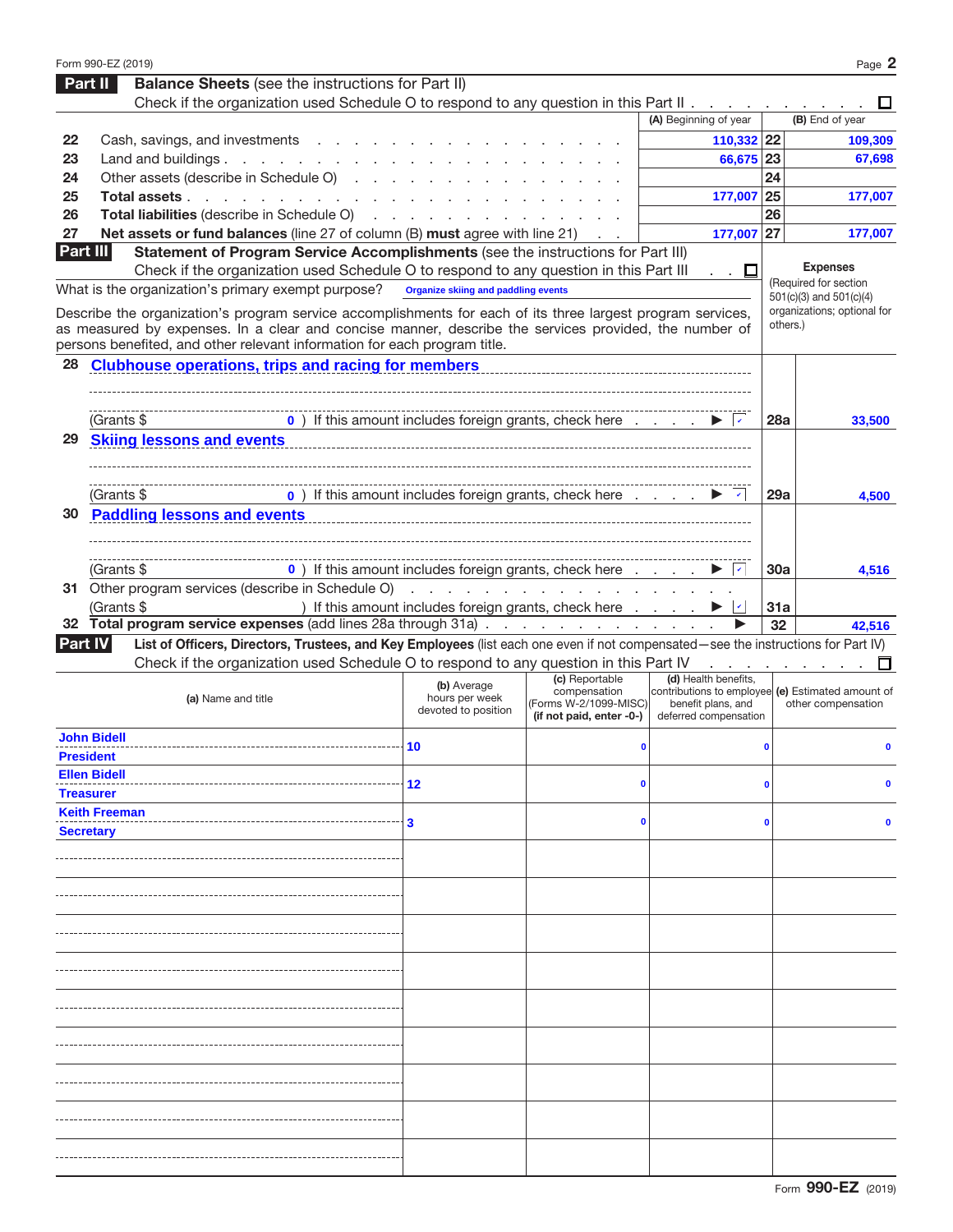|                          | Form 990-EZ (2019)                                                                                                                                                                                                                                                                                                                                                                                                                                                                                                                                  |                                    |                  | Page 3                                              |
|--------------------------|-----------------------------------------------------------------------------------------------------------------------------------------------------------------------------------------------------------------------------------------------------------------------------------------------------------------------------------------------------------------------------------------------------------------------------------------------------------------------------------------------------------------------------------------------------|------------------------------------|------------------|-----------------------------------------------------|
| <b>Part V</b>            | Other Information (Note the Schedule A and personal benefit contract statement requirements in the<br>instructions for Part V.) Check if the organization used Schedule O to respond to any question in this Part V                                                                                                                                                                                                                                                                                                                                 |                                    |                  | ப                                                   |
| 33                       | Did the organization engage in any significant activity not previously reported to the IRS? If "Yes," provide a<br>detailed description of each activity in Schedule O                                                                                                                                                                                                                                                                                                                                                                              | 33                                 | Yes<br>ப         | No<br>$\overline{\phantom{a}}$                      |
| 34                       | Were any significant changes made to the organizing or governing documents? If "Yes," attach a conformed<br>copy of the amended documents if they reflect a change to the organization's name. Otherwise, explain the<br>change on Schedule O. See instructions                                                                                                                                                                                                                                                                                     | 34                                 | □                | $\overline{\phantom{a}}$                            |
| <b>35a</b>               | Did the organization have unrelated business gross income of \$1,000 or more during the year from business<br>activities (such as those reported on lines 2, 6a, and 7a, among others)?                                                                                                                                                                                                                                                                                                                                                             | 35a                                | □                | $\overline{\mathcal{L}}$                            |
| b<br>C                   | If "Yes" to line 35a, has the organization filed a Form 990-T for the year? If "No," provide an explanation in Schedule O<br>Was the organization a section 501(c)(4), 501(c)(5), or 501(c)(6) organization subject to section 6033(e) notice,<br>reporting, and proxy tax requirements during the year? If "Yes," complete Schedule C, Part III                                                                                                                                                                                                    | 35 <sub>b</sub><br>35 <sub>c</sub> | $\Box$<br>□      | $\Box$<br>$\mathbf{v}$                              |
| 36                       | Did the organization undergo a liquidation, dissolution, termination, or significant disposition of net assets<br>during the year? If "Yes," complete applicable parts of Schedule N                                                                                                                                                                                                                                                                                                                                                                | 36                                 | □                | $\mathbf{v}$                                        |
| 37a<br>b                 | Enter amount of political expenditures, direct or indirect, as described in the instructions $\blacktriangleright$<br>37a<br>0<br>Did the organization file Form 1120-POL for this year?.<br>$\mathbf{L} = \mathbf{L} \times \mathbf{L}$<br>and a state<br>$\sim$                                                                                                                                                                                                                                                                                   | 37b                                | $\Box$           | $\mathcal{L}$                                       |
| 38a                      | Did the organization borrow from, or make any loans to, any officer, director, trustee, or key employee; or were<br>any such loans made in a prior year and still outstanding at the end of the tax year covered by this return?                                                                                                                                                                                                                                                                                                                    | <b>38a</b>                         | $\Box$           | $\overline{\phantom{0}}$                            |
| b<br>39<br>a<br>b<br>40a | If "Yes," complete Schedule L, Part II, and enter the total amount involved<br>38 <sub>b</sub><br>Section 501(c)(7) organizations. Enter:<br>Initiation fees and capital contributions included on line 9<br>39a<br>Gross receipts, included on line 9, for public use of club facilities<br>39 <sub>b</sub><br>and a state of the state<br>Section 501(c)(3) organizations. Enter amount of tax imposed on the organization during the year under:<br>section 4911<br>; section $4912 \blacktriangleright$<br>; section 4955 $\blacktriangleright$ |                                    |                  |                                                     |
| b                        | Section 501(c)(3), 501(c)(4), and 501(c)(29) organizations. Did the organization engage in any section 4958<br>excess benefit transaction during the year, or did it engage in an excess benefit transaction in a prior year<br>that has not been reported on any of its prior Forms 990 or 990-EZ? If "Yes," complete Schedule L, Part I                                                                                                                                                                                                           | 40 <sub>b</sub>                    | $\Box$           | $\mathbf{v}$                                        |
| d                        | Section 501(c)(3), 501(c)(4), and 501(c)(29) organizations. Enter amount of tax imposed<br>on organization managers or disqualified persons during the year under sections 4912,<br>4955, and 4958.<br>and the company of the state of the<br>Section 501(c)(3), 501(c)(4), and 501(c)(29) organizations. Enter amount of tax on line                                                                                                                                                                                                               |                                    |                  |                                                     |
| е                        | All organizations. At any time during the tax year, was the organization a party to a prohibited tax shelter                                                                                                                                                                                                                                                                                                                                                                                                                                        | 40e                                | $\mathbf{I}$     | $\mathbf{v}$                                        |
| 41<br>42a                | List the states with which a copy of this return is filed $\triangleright$ NY<br>The organization's books are in care of ▶ Ellen Bidell [11] Ellen Picture and The Organization's books are in care of ▶ Ellen Bidell<br>Telephone no. > 518-765-2141<br>Located at ▶ 171 PICARD RD, Voorheesville, NY<br>$ZIP + 4$<br>12186                                                                                                                                                                                                                        |                                    |                  |                                                     |
|                          | a financial account in a foreign country (such as a bank account, securities account, or other financial account)?<br>If "Yes," enter the name of the foreign country ▶<br>See the instructions for exceptions and filing requirements for FinCEN Form 114, Report of Foreign Bank and<br>Financial Accounts (FBAR).                                                                                                                                                                                                                                | 42 <sub>b</sub>                    | Yes No<br>$\Box$ | $\mathbf{v}$                                        |
|                          | At any time during the calendar year, did the organization maintain an office outside the United States?<br>If "Yes," enter the name of the foreign country ▶                                                                                                                                                                                                                                                                                                                                                                                       | 42c                                | ப                | $\overline{\phantom{a}}$                            |
| 43                       | Section 4947(a)(1) nonexempt charitable trusts filing Form 990-EZ in lieu of Form 1041-Check here<br>and enter the amount of tax-exempt interest received or accrued during the tax year $\ldots$ $\ldots$<br>43                                                                                                                                                                                                                                                                                                                                    |                                    |                  |                                                     |
| 44a                      | Did the organization maintain any donor advised funds during the year? If "Yes," Form 990 must be                                                                                                                                                                                                                                                                                                                                                                                                                                                   | 44a                                | Yes<br>ப         | No<br>☑                                             |
| b                        | Did the organization operate one or more hospital facilities during the year? If "Yes," Form 990 must be<br>completed instead of Form 990-EZ<br>a construction of the construction of the construction of the construction of the construction of the construction of the construction of the construction of the construction of the construction of the construction of the                                                                                                                                                                       | 44b                                | □                | $\overline{\mathcal{L}}$                            |
| C<br>d                   | Did the organization receive any payments for indoor tanning services during the year?<br>If "Yes" to line 44c, has the organization filed a Form 720 to report these payments? If "No," provide an                                                                                                                                                                                                                                                                                                                                                 | 44c<br>44d                         | $\Box$           | $\checkmark$<br>$\Box$                              |
| 45а<br>b                 | Did the organization have a controlled entity within the meaning of section 512(b)(13)?<br>Did the organization receive any payment from or engage in any transaction with a controlled entity within the<br>meaning of section 512(b)(13)? If "Yes," Form 990 and Schedule R may need to be completed instead of                                                                                                                                                                                                                                   | 45а<br>45b                         | □<br>ப           | $\overline{\mathbf{v}}$<br>$\overline{\mathcal{C}}$ |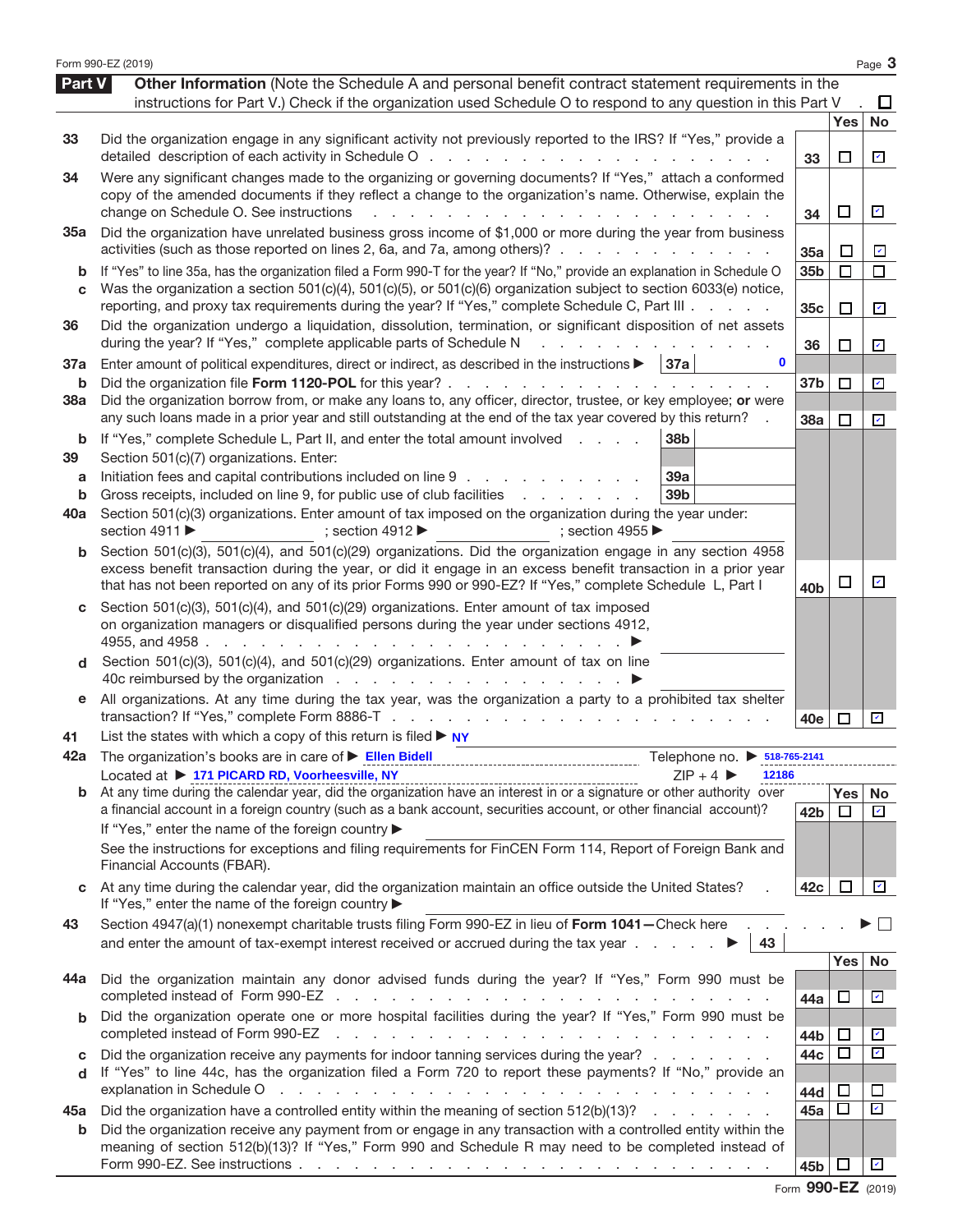| Form 990-EZ (2019) | Page<br>д. |
|--------------------|------------|
|--------------------|------------|

|                                                                                                                        | ∣Yes∣N       |  |
|------------------------------------------------------------------------------------------------------------------------|--------------|--|
| 46 Did the organization engage, directly or indirectly, in political campaign activities on behalf of or in opposition |              |  |
| to candidates for public office? If "Yes," complete Schedule C, Part I.                                                | │ 46 │ □ │ ☑ |  |

| Section 501(c)(3) Organizations Only<br>Part VI I |  |  |
|---------------------------------------------------|--|--|
|---------------------------------------------------|--|--|

| All section 501(c)(3) organizations must answer questions 47-49b and 52, and complete the tables for lines |  |  |
|------------------------------------------------------------------------------------------------------------|--|--|
| 50 and 51.                                                                                                 |  |  |

|    | Check if the organization used Schedule O to respond to any question in this Part VI $\ldots$ , $\ldots$      |     |      |    |
|----|---------------------------------------------------------------------------------------------------------------|-----|------|----|
|    |                                                                                                               |     | Yes∣ | No |
| 47 | Did the organization engage in lobbying activities or have a section 501(h) election in effect during the tax |     |      |    |
|    |                                                                                                               |     |      |    |
| 48 | Is the organization a school as described in section $170(b)(1)(A)(ii)$ ? If "Yes," complete Schedule E       | 48  |      |    |
|    | 49a Did the organization make any transfers to an exempt non-charitable related organization?                 | 49a |      |    |
|    | <b>b</b> If "Yes," was the related organization a section 527 organization?                                   |     |      |    |
|    |                                                                                                               |     |      |    |

**50** Complete this table for the organization's five highest compensated employees (other than officers, directors, trustees, and key employees) who each received more than \$100,000 of compensation from the organization. If there is none, enter "None."

| (a) Name and title of each employee | (b) Average<br>hours per week<br>devoted to position | (c) Reportable<br>compensation<br>(Forms W-2/1099-MISC) | (d) Health benefits,<br>contributions to employee<br>benefit plans, and deferred<br>compensation | (e) Estimated amount of<br>other compensation |
|-------------------------------------|------------------------------------------------------|---------------------------------------------------------|--------------------------------------------------------------------------------------------------|-----------------------------------------------|
|                                     |                                                      |                                                         |                                                                                                  |                                               |
|                                     |                                                      |                                                         |                                                                                                  |                                               |
|                                     |                                                      |                                                         |                                                                                                  |                                               |
|                                     |                                                      |                                                         |                                                                                                  |                                               |
|                                     |                                                      |                                                         |                                                                                                  |                                               |

**f** Total number of other employees paid over \$100,000 . . . . a

**51** Complete this table for the organization's five highest compensated independent contractors who each received more than \$100,000 of compensation from the organization. If there is none, enter "None."

| (a) Name and business address of each independent contractor                                     | (b) Type of service | (c) Compensation |  |  |
|--------------------------------------------------------------------------------------------------|---------------------|------------------|--|--|
|                                                                                                  |                     |                  |  |  |
|                                                                                                  |                     |                  |  |  |
|                                                                                                  |                     |                  |  |  |
|                                                                                                  |                     |                  |  |  |
|                                                                                                  |                     |                  |  |  |
|                                                                                                  |                     |                  |  |  |
| d Total number of other independent contractors each receiving over \$100,000<br>$\cdot$ $\cdot$ |                     |                  |  |  |

**52** Did the organization complete Schedule A? **Note:** All section 501(c)(3) organizations must attach a

completed Schedule A ............................a **Yes No**

Under penalties of perjury, I declare that I have examined this return, including accompanying schedules and statements, and to the best of my knowledge and belief, it is true, correct, and complete. Declaration of preparer (other than officer) is based on all information of which preparer has any knowledge.

| <b>Sign</b><br><b>Here</b>                                                                   | Signature of officer<br><b>Ellen Bidell Treasurer</b> |                      |      | Date      |                                |             |  |
|----------------------------------------------------------------------------------------------|-------------------------------------------------------|----------------------|------|-----------|--------------------------------|-------------|--|
|                                                                                              | Type or print name and title                          |                      |      |           |                                |             |  |
| <b>Paid</b><br>Preparer                                                                      | Print/Type preparer's name                            | Preparer's signature | Date |           | if<br>Check  <br>self-employed | <b>PTIN</b> |  |
| <b>Use Only</b><br>Firm's name $\blacktriangleright$                                         |                                                       |                      |      |           | Firm's EIN ▶                   |             |  |
|                                                                                              | Firm's address ▶                                      |                      |      | Phone no. |                                |             |  |
| May the IRS discuss this return with the preparer shown above? See instructions<br>No<br>Yes |                                                       |                      |      |           |                                |             |  |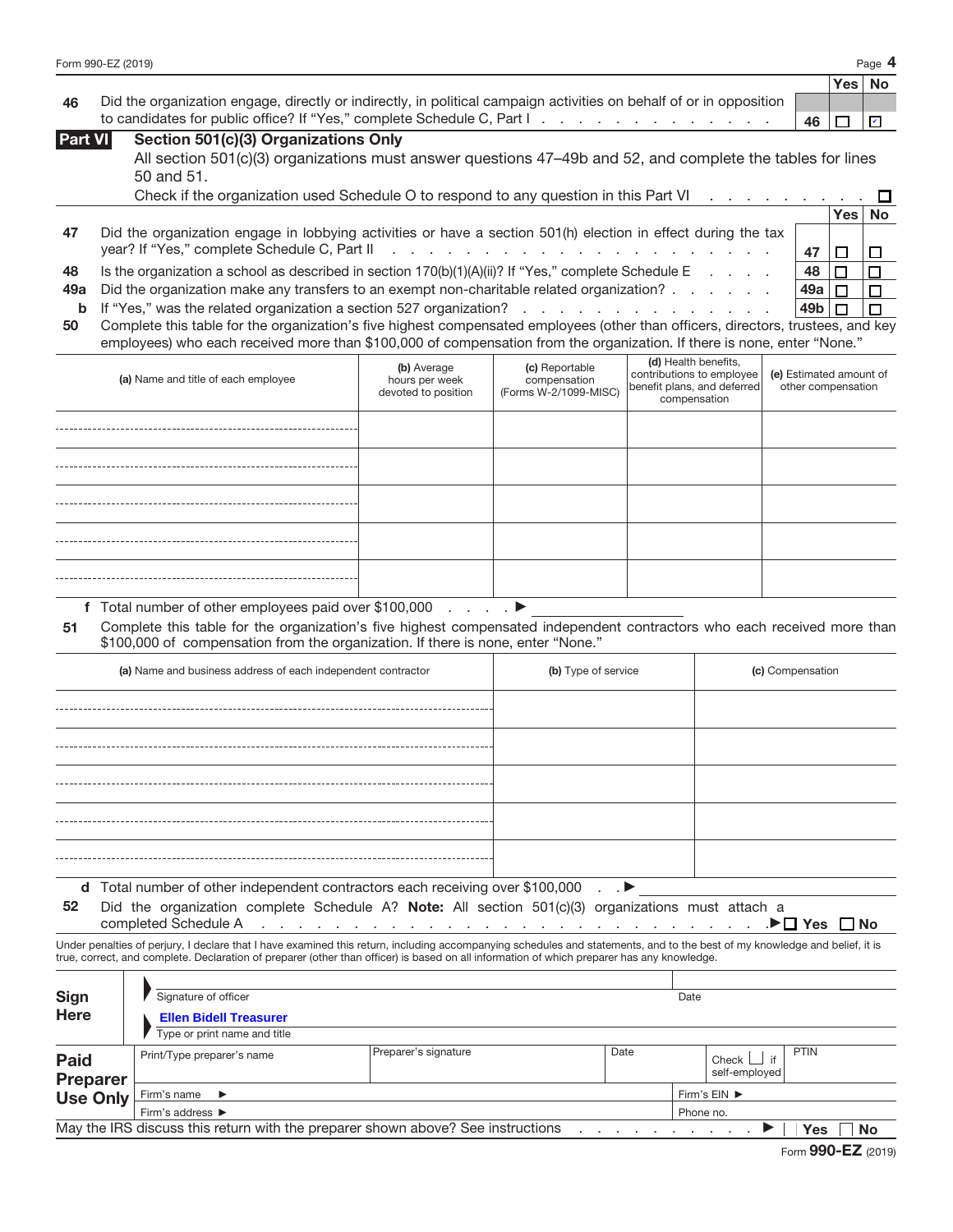| <b>SCHEDULE O</b><br>Supplemental Information to Form 990 or 990-EZ<br>(Form 990 or 990-EZ)<br>Complete to provide information for responses to specific questions on<br>Form 990 or 990-EZ or to provide any additional information. |                                                       | OMB No. 1545-0047                     |
|---------------------------------------------------------------------------------------------------------------------------------------------------------------------------------------------------------------------------------------|-------------------------------------------------------|---------------------------------------|
|                                                                                                                                                                                                                                       |                                                       | 2019                                  |
| Department of the Treasury                                                                                                                                                                                                            | Attach to Form 990 or 990-EZ.                         | <b>Open to Public<br/>Inspection</b>  |
| Internal Revenue Service<br>Name of the organization                                                                                                                                                                                  | Go to www.irs.gov/Form990 for the latest information. | <b>Employer identification number</b> |
| <b>SCHENECTADY WINTERSPORTS CLUB</b>                                                                                                                                                                                                  |                                                       | 14-1467285                            |
| #1: FormAndLineReferenceDesc: Part I, line 8                                                                                                                                                                                          |                                                       |                                       |
| <b>ExplanationTxt:</b>                                                                                                                                                                                                                |                                                       |                                       |
| <b>Other Revenue</b>                                                                                                                                                                                                                  |                                                       | Amount:                               |
| Lodge income                                                                                                                                                                                                                          |                                                       | \$22,618                              |
|                                                                                                                                                                                                                                       |                                                       |                                       |
|                                                                                                                                                                                                                                       |                                                       |                                       |
|                                                                                                                                                                                                                                       |                                                       |                                       |
|                                                                                                                                                                                                                                       |                                                       |                                       |
|                                                                                                                                                                                                                                       |                                                       |                                       |
|                                                                                                                                                                                                                                       |                                                       |                                       |
|                                                                                                                                                                                                                                       |                                                       |                                       |
|                                                                                                                                                                                                                                       |                                                       |                                       |
|                                                                                                                                                                                                                                       |                                                       |                                       |
|                                                                                                                                                                                                                                       |                                                       |                                       |
|                                                                                                                                                                                                                                       |                                                       |                                       |
|                                                                                                                                                                                                                                       |                                                       |                                       |
|                                                                                                                                                                                                                                       |                                                       |                                       |
|                                                                                                                                                                                                                                       |                                                       |                                       |
|                                                                                                                                                                                                                                       |                                                       |                                       |
|                                                                                                                                                                                                                                       |                                                       |                                       |
|                                                                                                                                                                                                                                       |                                                       |                                       |
|                                                                                                                                                                                                                                       |                                                       |                                       |
|                                                                                                                                                                                                                                       |                                                       |                                       |
|                                                                                                                                                                                                                                       |                                                       |                                       |
|                                                                                                                                                                                                                                       |                                                       |                                       |
|                                                                                                                                                                                                                                       |                                                       |                                       |
|                                                                                                                                                                                                                                       |                                                       |                                       |
|                                                                                                                                                                                                                                       |                                                       |                                       |
|                                                                                                                                                                                                                                       |                                                       |                                       |
|                                                                                                                                                                                                                                       |                                                       |                                       |
|                                                                                                                                                                                                                                       |                                                       |                                       |
|                                                                                                                                                                                                                                       |                                                       |                                       |
|                                                                                                                                                                                                                                       |                                                       |                                       |
|                                                                                                                                                                                                                                       |                                                       |                                       |
|                                                                                                                                                                                                                                       |                                                       |                                       |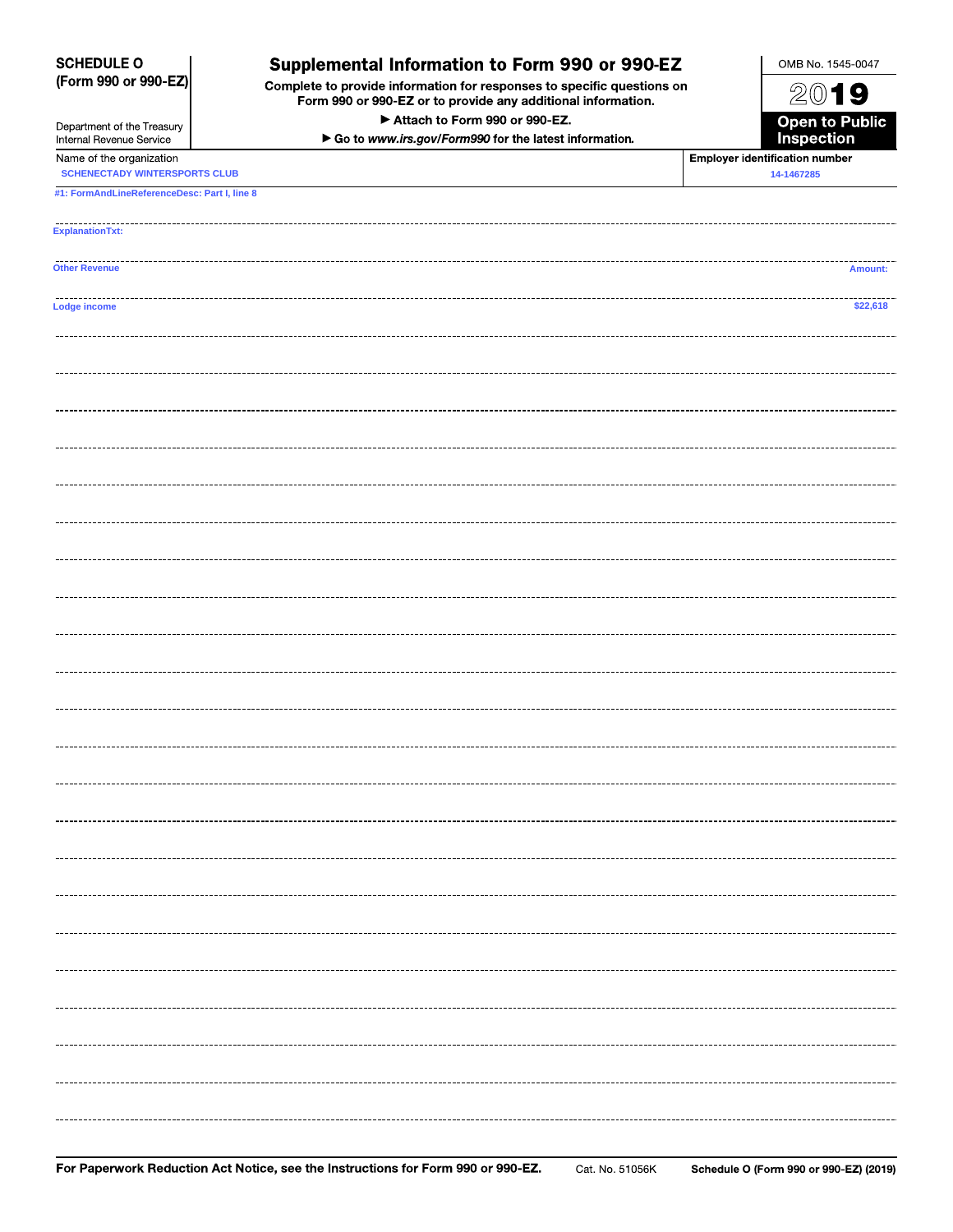| Schedule O (Form 990 or 990-EZ) (2019)                           | Page 2 2                                            |
|------------------------------------------------------------------|-----------------------------------------------------|
| Name of the organization<br><b>SCHENECTADY WINTERSPORTS CLUB</b> | <b>Employer identification number</b><br>14-1467285 |
| #2: FormAndLineReferenceDesc: Part I, line 16                    |                                                     |
| <b>ExplanationTxt:</b>                                           |                                                     |
| <b>Other Expenses:</b>                                           | <b>Amount:</b>                                      |
| <b>Administrative Expenses</b>                                   | \$8,525                                             |
| <b>Property taxes and insurance</b>                              | \$13,442                                            |
|                                                                  |                                                     |
|                                                                  |                                                     |
|                                                                  |                                                     |
|                                                                  |                                                     |
|                                                                  |                                                     |
|                                                                  |                                                     |
|                                                                  |                                                     |
|                                                                  |                                                     |
|                                                                  |                                                     |
|                                                                  |                                                     |
|                                                                  |                                                     |
|                                                                  |                                                     |
|                                                                  |                                                     |
|                                                                  |                                                     |
|                                                                  |                                                     |
|                                                                  |                                                     |
|                                                                  |                                                     |
|                                                                  |                                                     |
|                                                                  |                                                     |
|                                                                  |                                                     |
|                                                                  |                                                     |
|                                                                  |                                                     |
|                                                                  |                                                     |